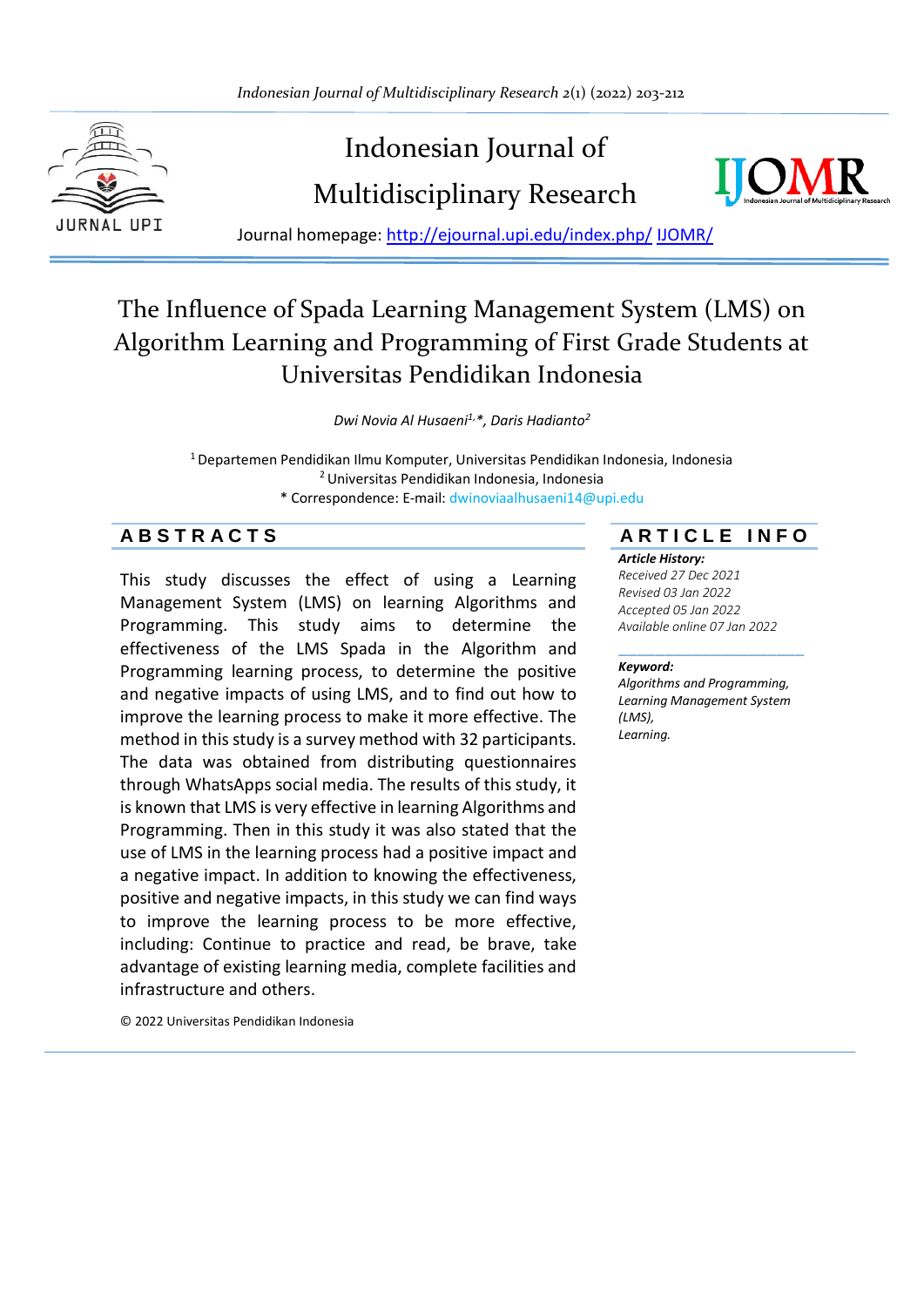#### **1. INTRODUCTION**

The very rapid progress of science and technology has brought changes in various fields of life, especially education. One of the information technologies that can support the learning process is internet-based technology (e-learning). Through e-learning students can share information and can access learning materials at any time. In addition, educators can conduct evaluations to measure students' conceptual understanding using e-learning. With conditions like this, students are expected to be able to solidify their understanding of the concept of each learning material provided by educators. One of the causes of the increasing use of elearning is the availability of various kinds of Learning Management System (LMS) software (Bariah & Sidik, 2019).

One of the universities that have used e-learning as a learning medium is the Open University (UT). UT implements a distance and open learning system. The distance learning system means that learning is not done face-to-face, but uses media, both print and non-print media. UT provides teaching materials that are designed to be studied independently. Students who have learning difficulties can request study assistance from the local Open University Distance Learning Program Unit (UPBJJ-UT).

Technology that develops in the world of education is referred to as educational technology (tekped). According to the Association for Educational Communication and Technology (1972) educational technology is the study and ethical practice of facilitating learning and improving performance by creating, using, utilizing, and managing appropriate technological processes and resources. According to Richey (2008), educational technology is the study and practice to assist the learning process and improve performance by creating, using, and managing appropriate technological processes and resources.

Based on field data, the theory of educational technology according to the Association for Educational Communication and Technology (AECT) and according to Richey is in accordance with current conditions. This is because educational technology today is very helpful in the learning process. With educational technology, teaching materials are easy to obtain, even though the learning process is carried out online.

Several researchers have conducted research related to LMS educational technology. One of them is the research conducted by Hidayat *et al.,* (2017) on the development of an LMS for the Hypertext Preprocessor (PHP) programming language. In his research, it is stated that LMS for learning PHP is needed by students. This can be seen from the total results of 75% of respondents supporting LMS which has a discussion forum feature, video material in the form of screenshots and provides downloadable materials. In addition, from research conducted by Hidayat *et al.,* (2017) it can be seen that the use of educational technology in the learning process can be well received by students. In his research, it was stated that LMS was ready to be used as a learning medium and was effective in increasing students' mastery of concepts. It can be seen from the results of expert test data analysis which shows the overall average is 89.81% with a very good category.

The difference between previous studies and this research lies in the objectives and problems studied. Whereas previous research examined the development of LMS for the PHP programming language and to measure students' understanding of concepts and characters, this study examines the effect of LMS on the learning process of Algorithms and Programming.

This study aims to determine the effectiveness of the LMS Spada in the Algorithm and Programming learning process for first grade students at Universitas Pendidikan Indonesia, to find out the positive and negative impacts of using LMS, and to find out how to improve the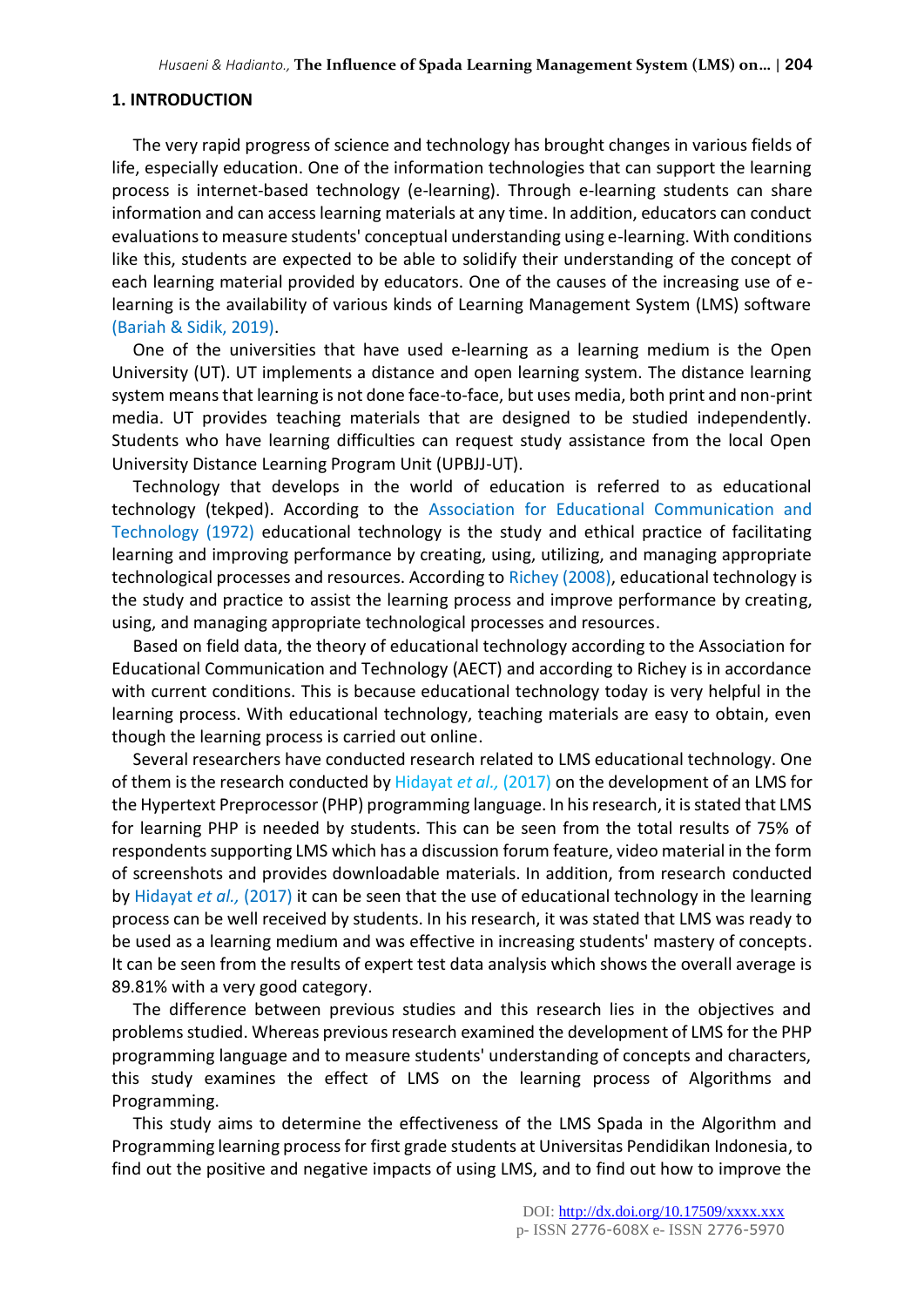learning process to make it more effective. The importance of this study is to determine the effect of LMS on Algorithm and Programming learning for first grade students at Universitas Pendidikan Indonesia. By knowing the effect of LMS on learning algorithms and education, it can help educators in the learning process.

Learning is essentially a process, namely the process of regulating, organizing the environment around students so that it can grow and encourage students to carry out the learning process (Pane & Dasopang, 2017). According to the Law of the Republic of Indonesia Number 20 of 2003 concerning the National Education System, that learning is a process of interaction between educators and students and learning resources that take place in a learning environment. Many factors must be prepared in the learning process, one of which is the selection of applications that will be used in the implementation of the learning process (Indiani, 2020).

Learning Management System (LMS) is a platform or software application for online learning activities, or commonly referred to as virtual classroom learning. Some of the free and popular LMS platforms include: Quipper School, Edmodo, Schoology, GeSchool, Moodle and Spada. Some of the LMS platforms above are considered very good and in demand among students to university students. The features are quite complete, starting from chatting, uploading ms files. word, pictures, excel, power point (ppt), videos, also make questions and give scores (Subiyantoro & Ismail, 2017).

#### **2. METHODS**

The method used in this study is a survey method. Survey research method is a method in which information is obtained by distributing several questions to a number of samples in the form of people. The purpose of choosing this method is to facilitate data collection, which later the data will be compared with one another. **Figure 1** shows an illustration of a crosssectional survey design.

| т,               |   |
|------------------|---|
| Obs <sub>1</sub> |   |
| Obs <sub>2</sub> |   |
| Obs <sub>3</sub> |   |
| Obs <sub>4</sub> |   |
| Obs <sub>s</sub> |   |
|                  | ۱ |
| Obs,             |   |
|                  |   |

**Figure 1**. Illustration of a cross-sectional survey design.

Information:

 $T_1$  : Research time.

Obs : Observation.

Based on the illustration above, it appears that the researcher only conducted one study on each research subject. There is no follow-up in the next data collection time.

The data collection instrument used in this study was a questionnaire with google form media. Questionnaires were distributed through WhatApps social media accounts. The questionnaire contains several questions as shown in **Table 1**. The questionnaire containing these questions will then be distributed to several first-grade students of the Universitas Pendidikan Indonesia. After completion, the answers from the questionnaire will be processed and then compared between the answers with one another, and finally conclusions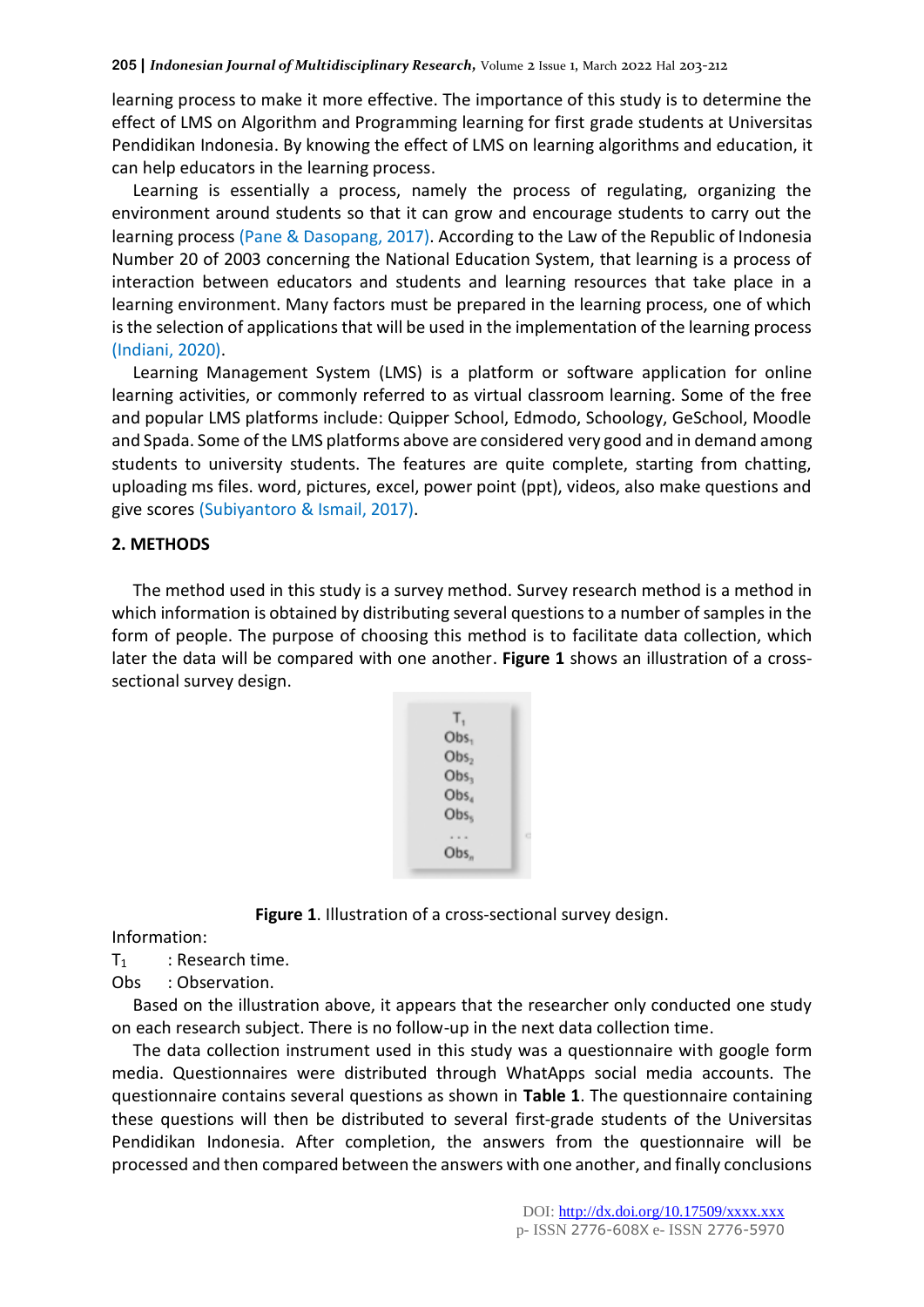are made to determine the effect of LMS on Algorithm and Programming learning for first grade students at Universitas Pendidikan Indonesia.

| No. | <b>Question</b>                                                                                                      |
|-----|----------------------------------------------------------------------------------------------------------------------|
| 1.  | In your opinion, is the use of Spada LMS for learning Algorithms and Programming effective?                          |
| 2.  | Does using LMS Spada make it easier for you to understand Algorithm and Programming<br>learning materials?           |
| 3.  | Does using LMS Spada make it easier for you in the process of learning Algorithms and<br>Programming?                |
| 4.  | Did you have difficulty learning to use the Spada LMS?                                                               |
| 5.  | In your opinion, what is the negative impact of using a learning management system (LMS) on<br>the learning process? |
| 6.  | In your opinion, what is the positive impact of using a learning management system (LMS) on<br>the learning process? |
| 7.  | In your opinion, how can you improve the learning process to make it more effective?                                 |

**Table 1**. Questions in the questionnaire.

Respondents in this study were first grade students of the Universitas Pendidikan Indonesia. Respondents were 32 people consisting of first grade students majoring in Computer Science Education and first grade students majoring in Computer Science. The age range of the respondents is between 18-20 years. The selection of first grade students majoring in Computer Science Education and Computer Science with an age range of 18-20 years as respondents in this study because the title of this study was the effect of LMS Spada on first grade students at the Universitas Pendidikan Indonesia. In addition, Algorithm and Programming courses are only studied in the first grade.

#### **3. RESULTS AND DISCUSSION**

#### **3.1. The Effect of LMS Spada on Learning Algorithms and Programming**

In **Figure 2**, it can be seen that most respondents choose or think that the Spada LMS is very helpful in the Algorithm and Programming learning process, the number of respondents who choose that the Spada LMS is very helpful in the Algorithm and Programming learning process is 84% of the total number of respondents, namely 32 people. For the rest, 16% or 5 respondents chose that LMS Spada does not help in the Algorithm and Programming learning process.

In **Figure 3**, it can be seen that there are still students who have difficulties when learning Algorithms and Programming using LMS Spada, the number of respondents who are still having difficulties in using LMS Spada for learning Algorithms and Programming is 25% of the total number of respondents, namely 32 people. For the rest, 75% of the total respondents did not experience difficulties when learning Algorithms and Programming using LMS Spada. The reasons of the respondents who have difficulty when learning Algorithms and Programming using LMS Spada are as follows:

- (i) An error often occurs when accessing the Spada LMS.
- (ii) Difficult to understand the material given.
- (iii) On LMS Spada cannot upload links directly.
- (iv) Have to do the login process repeatedly.

Based on **Figure 4**, it can be seen that LMS Spada can help students to understand Algorithm and Programming learning materials. This is evidenced by the number of respondents who chose "yes" as many as 76% or 25 people from a total of 32 respondents. Even so, there are still those who choose "no". It's just that the number is less, which is 24% or 8 people out of a total of 32 respondents.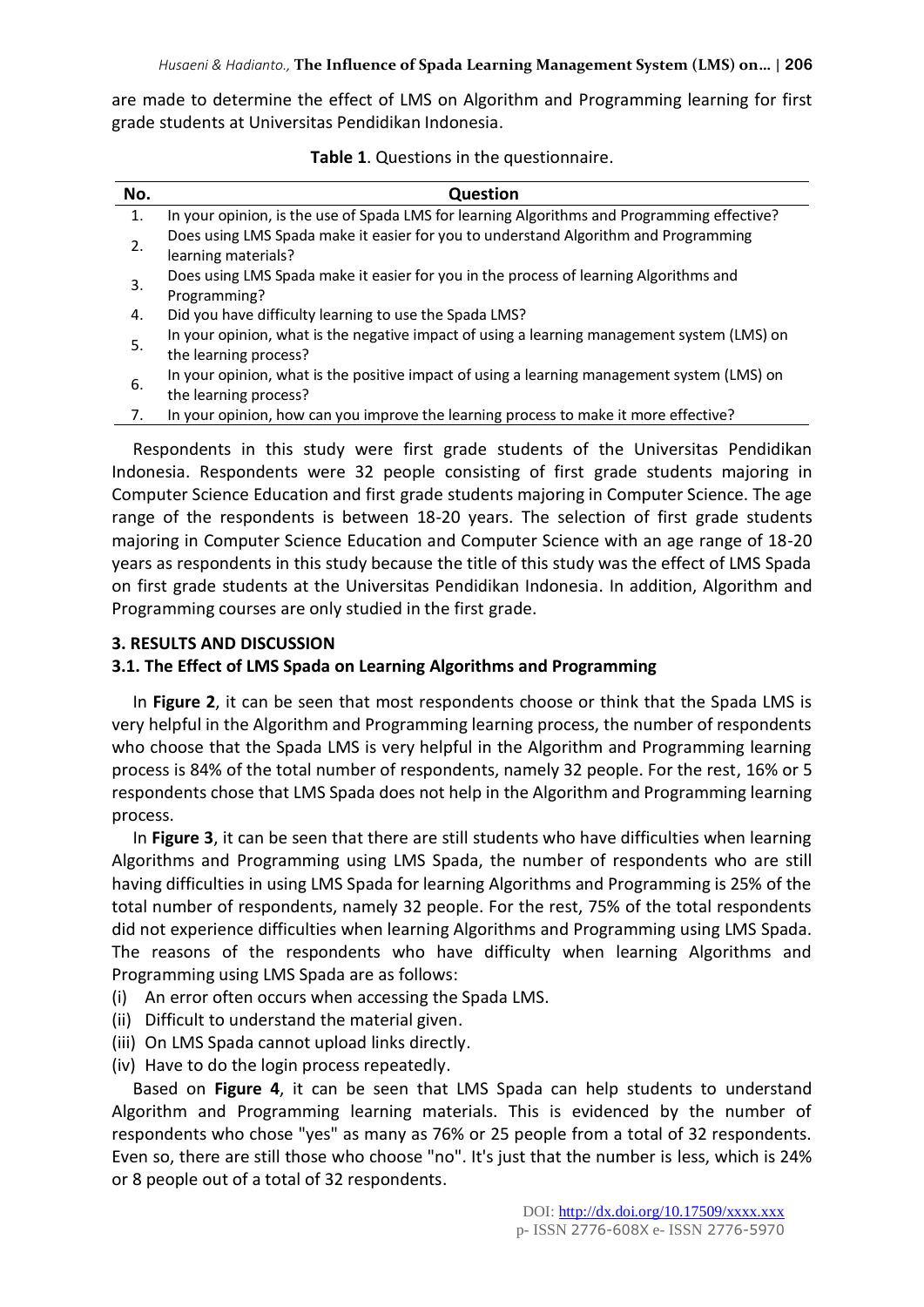

**Figure 2.** LMS percentage chart helps in Algorithm and Programming learning process.



**Figure 3.** LMS percentage diagram makes it difficult for students in the Algorithm and Programming learning process.



**Figure 4**. LMS percentage diagram helps students in understanding Algorithm and Programming material.

The Learning Management System (LMS) is an integrated and comprehensive system that can be used as an e-learning platform (Larasati & Andayani, 2019). LMS has several other features, namely management of lesson content, management of the learning process, evaluations and online exams, as well as administration of subjects, chats and discussions (Trivedi *et al.,* 2013). One of the LMS-based e-learning used is Dokeos.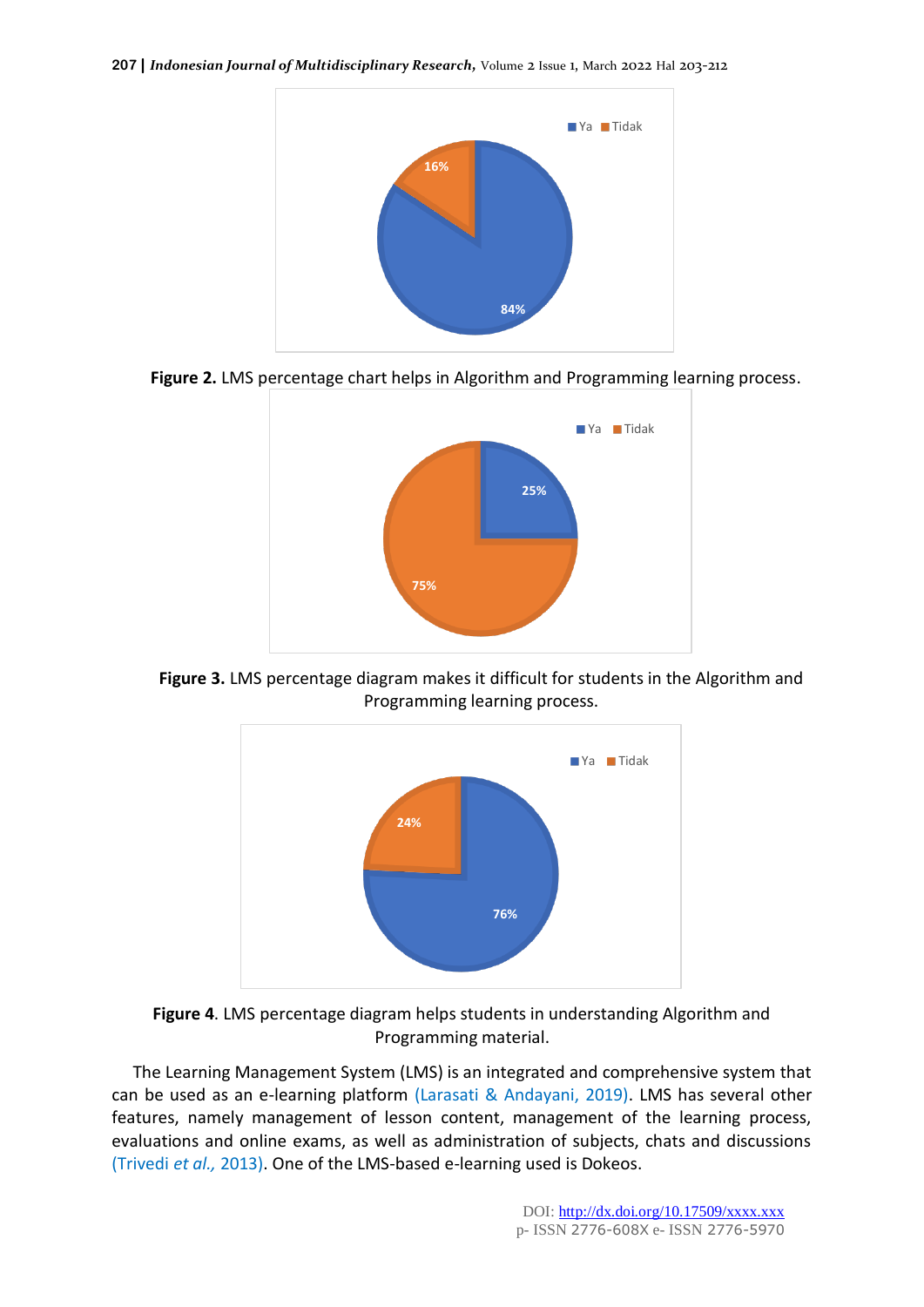The theory above if it is associated with the results of research on the influence of LMS Spada on Algorithm and Programming learning is not appropriate, because the theory above discusses Dokeos, which is one of the LMS-based e-learning. Meanwhile, this research examines the effect of LMS on Algorithm and Programming learning. However, for the concept of LMS it is appropriate.

### **3.2. Effectiveness of Spada LMS on Algorithm and Programming Learning**

**Figure 5** shows the results of distributing questionnaires regarding the effectiveness of the Spada LMS on learning Algorithms and Programming for first semester students at the Indonesian Education University. Based on the data in Figure 5, out of 32 respondents, 6 respondents or 19% of respondents answered that LMS is not effective when used in learning Algorithms and Programming for first grade students at Universitas Pendidikan Indonesia. Several respondents gave reasons for their answers stating that LMS is not effective if used in learning Algorithms and Programming for first grade students at the Universitas Pendidikan Indonesia. Some of the reasons given by the respondents include:

- (i) Not all students are accustomed to using an open-source (searching) learning system.
- (ii) The material provided through LMS SPADA is difficult to understand.
- (iii) LMS has limitations that make it difficult for students to use it.
- (iv) SPADA LMS still needs to be improved and developed to be more effective.

Meanwhile, 81% or the remaining 26 respondents answered effectively. Here are some reasons from respondents who answered that LMS is effective if used in learning Algorithms and Programming for first grade students at Universitas Pendidikan Indonesia.

- (i) LMS SPADA provides a feature to save learning videos, making it easier for students who want to repeat material that has been delivered by previous lecturers.
- (ii) Make it easier for students to get material that will be discussed by the lecturer.
- (iii) Facilitate students in collecting assignments given by lecturers.
- (iv) In SPADA LMS, there are features that show student learning progress. It allows the student to see how far he has learned.



**Figure 5.** Diagram of the effectiveness of the Learning Management System (LMS) on learning Algorithms and Programming.

Learning is a process of regulating, organizing the environment around students so that they can grow and encourage students to carry out the learning process (Pane & Dasopang, 2017). Learning Management System (LMS) is a platform or software application for online learning activities, or commonly referred to as virtual classroom learning (Subiyantoro &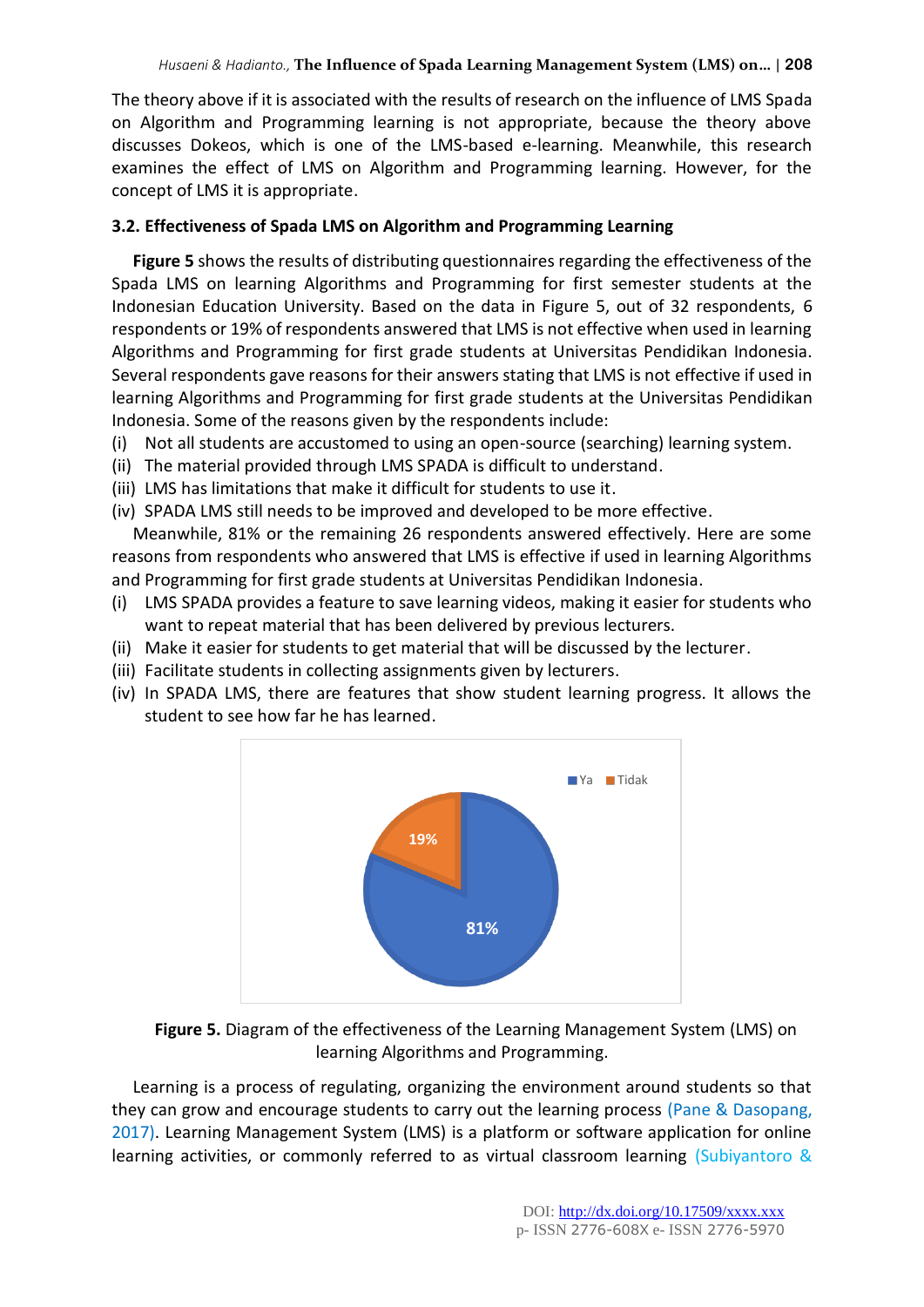Ismail, 2017). Some of the LMS platforms above are considered very good and in demand among students to university students (Subiyantoro & Ismail, 2017).

Based on the data contained in **Figure 5**, if it is associated with the theory about LMS proposed by Subiyantoro and Ismail (2017) it is appropriate, because in theory it is stated that LMS is considered very good and in demand among students to university students. This is evidenced by the data listed in **Figure 5**. The data in **Figure 5** shows that respondents tend to answer that the use of LMS in Algorithm and Programming learning is effective.

#### **3.3. Positive and Negative Impacts of Using LMS**

Based on **Figure 6**, 24% of the total respondents answered that the use of LMS in the learning process did not have a negative impact. Meanwhile, 76% of other respondents answered that the use of LMS in the learning process had a negative impact. The following are some of the negative impacts of using LMS that were conveyed by respondents when filling out the questionnaire.

- (i) LMS may experience errors that cause delays in activities such as: Collecting assignments, downloading materials and viewing student learning progress.
- (ii) The teaching and learning process is more passive (if the learning system only provides material without explaining it simply).
- (iii) Causing a sense of laziness to record the material given.
- (iv) Because this LMS is online based, which requires data usage and network stability, it is difficult for students who live in areas with poor internet connections.

**Figure 7** shows some of the positive impacts of using LMS. Of the 32 positive impacts, several respondents wrote the same answers as other respondents, so that the positive impacts were grouped into seven. For more details, see **Table 2**.

From **Table 2** it can be seen that there are 14 respondents who answered the positive impact of using LMS point 1, 2 respondents answered the 2nd point, 4 respondents answered the 3rd point, 5 respondents answered the 4th point, 1 respondent answered the 4th point. 5, 5 respondents answered the 6th point and 1 respondent answered the 7th point.



**Figure 6.** Percentage diagram of the negative impact of using LMS.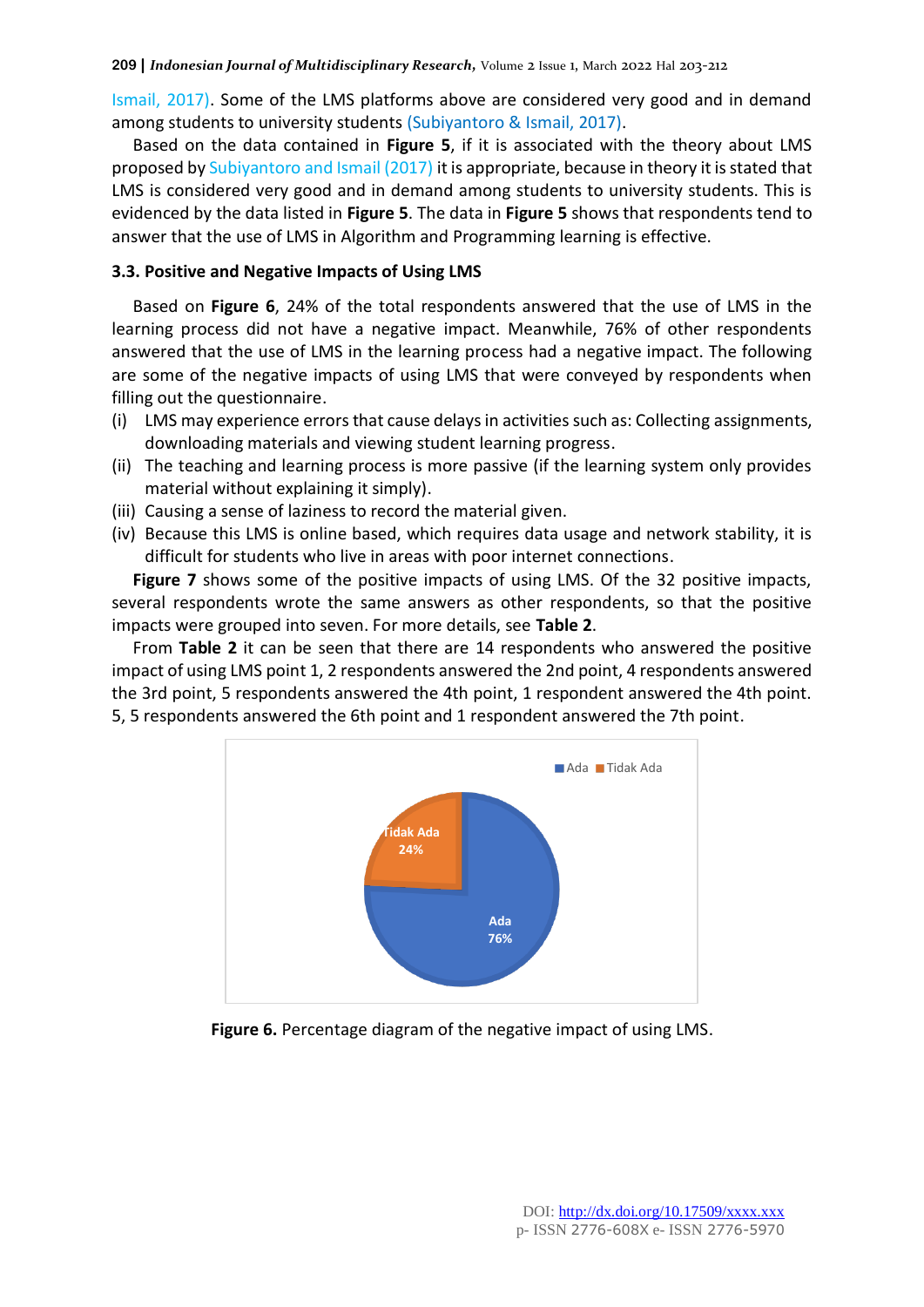

**Figure 7.** Diagram on the positive impact of LMS use.

| Table 2. Positive impact of using LMS. |
|----------------------------------------|
|----------------------------------------|

| No. | <b>Positive Impact</b>                                                       | <b>Number of</b><br><b>Respondents</b> |
|-----|------------------------------------------------------------------------------|----------------------------------------|
| 1.  | Make it easier for students to get material that will or has been discussed. | 14                                     |
| 2.  | More effective.                                                              | 2                                      |
| 3.  | The material that has been studied can be reviewed.                          | 4                                      |
| 4.  | The collection and assignment of assignments is more organized.              | 5                                      |
| 5.  | The learning process is more structured.                                     | 1                                      |
| -6. | Nice and easy.                                                               | 5                                      |
|     | Improve IT skills.                                                           |                                        |

The use of LMS is effective for managing learning because it has very complete features and is easy to access. Gunawan *et al.,* (2019) revealed that the Learning Management System (LMS) is used to distribute learning materials, give and collect assignments, and conduct research.

Based on the theory put forward by Gunawan *et al.,* (2019) if it is associated with research data on the impact of using LMS, both positive and negative, it is appropriate. This is evidenced by one of the positive impacts of using LMS from the student's perspective is that it makes it easier for students to download materials and collect assignments. The positive impact is related to the theory presented by Gunawan *et al.,* (2019).

#### **3.4. How to Improve the Learning Process to be More Effective**

**Table 3** shows the results of research on how to improve the learning process to be more effective. In the table, only 10 of the 32 respondents filled in. Taking 10 answers, because some respondents expressed opinions that have the same meaning as other respondents.

| No. | Respondent | <b>Major</b>                      | Answer                                   |
|-----|------------|-----------------------------------|------------------------------------------|
|     | A          | <b>Computer Science Education</b> | Keep practicing and reading              |
|     |            |                                   | Student: Need to be more courageous to   |
|     | B          | <b>Computer Science Education</b> | ask the lecturer,                        |
|     |            |                                   | Lecturer: Need to explain programming    |
|     |            |                                   | theory more simply.                      |
|     |            | <b>Computer Science Education</b> | Lecturers or educators always provide an |
|     |            |                                   | explanation of the assignments given.    |

**Table 3.** How to improve the learning process to make it more effective.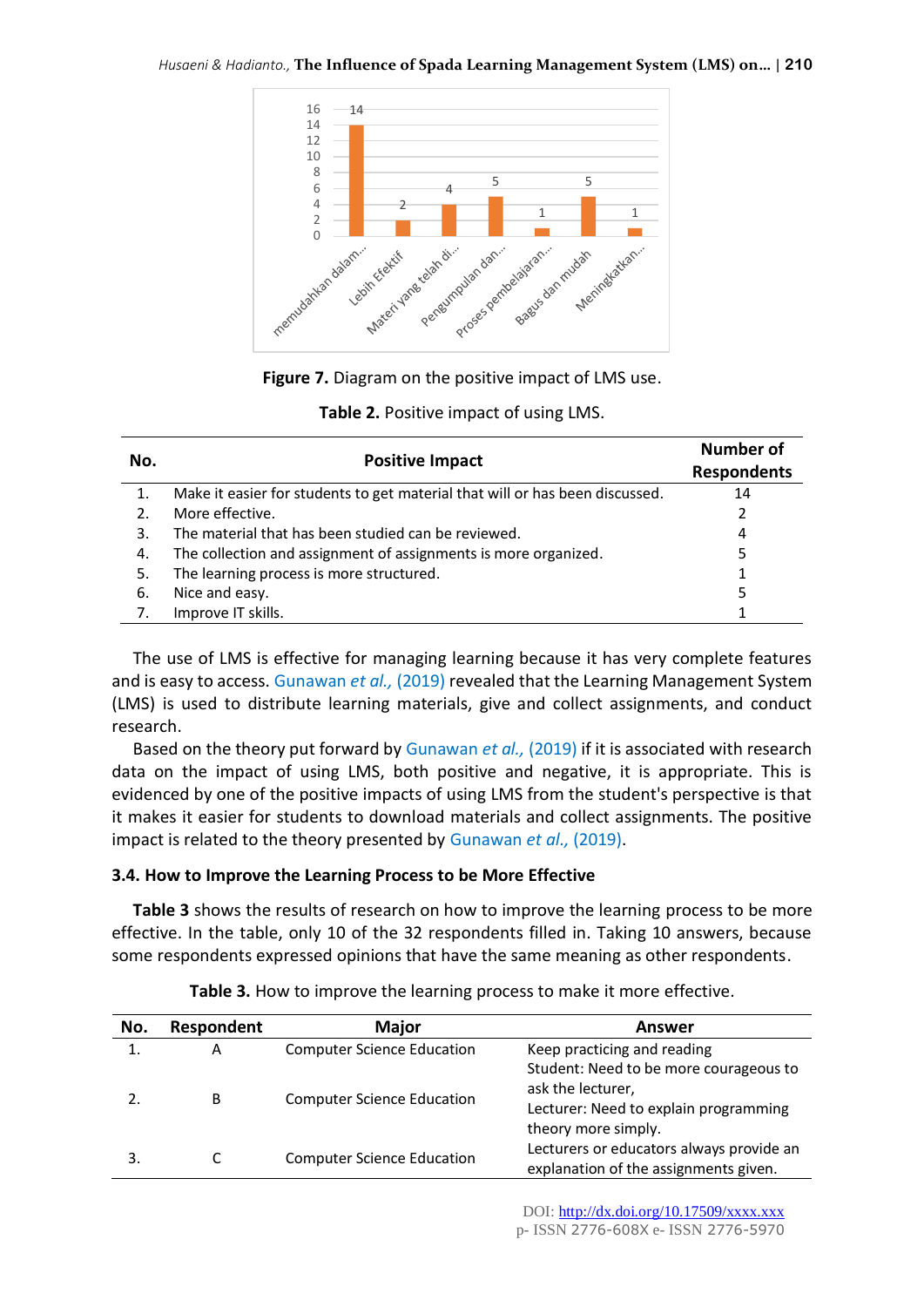| No. | Respondent | <b>Major</b>                      | Answer                                     |
|-----|------------|-----------------------------------|--------------------------------------------|
| 4.  | D          | <b>Computer Science Education</b> | When zooming in, the lecturer can give     |
|     |            |                                   | examples of work that are somewhat         |
|     |            |                                   | similar to the questions in the module, so |
|     |            |                                   | students don't get confused while          |
|     |            |                                   | working on it.                             |
| 5.  | E          | <b>Computer Science</b>           | Using all learning media applications that |
|     |            |                                   | can simplify the learning process.         |
| 6.  | F          | Computer Science                  | Utilize educational technology such as     |
|     |            |                                   | the Learning Management System (LMS)       |
|     |            |                                   | as well as possible.                       |
| 7.  | G          | <b>Computer Science Education</b> | Doing direct practicum for                 |
|     |            |                                   | courses/lessons that do require            |
|     |            |                                   | practicum.                                 |
| 8.  | н          | <b>Computer Science Education</b> | Provide learning videos uploaded to the    |
|     |            |                                   | Learning Management System (LMS), for      |
|     |            |                                   | example SPADA.                             |
| 9.  |            | Computer Science                  | Applying learning methods in accordance    |
|     |            |                                   | with the characteristics of student        |
|     |            |                                   | learning.                                  |
| 10. |            | <b>Computer Science Education</b> | Equip facilities and infrastructure that   |
|     |            |                                   | support the learning process.              |

**Table 3 (continue).** How to improve the learning process to make it more effective.

Learning can be effective if it achieves the desired learning objectives in accordance with the achievement indicators (Fakhrurrazi, 2018). According to Fakhrurrazi (2018), effective learning can be realized by taking the following steps.

- (i) Involve students actively.
- (ii) Attract students' interest and attention.
- (iii) Generating student motivation.
- (iv) Provide individual student services.
- (v) Prepare and use various media in learning.

If you link the above theory with the results of research on how to improve the learning process to make it more effective, there is a link between each other or it can be said that it is appropriate. This is evidenced by the results of research with steps to realize effective learning proposed by Fakhrrurrazi (2018) which have similarities, one of which is that in building effective learning one must pay attention to the learning media.

#### **4. CONCLUSION**

The Spada Learning Management System (LMS) greatly influences the Algorithm and Programming learning process for first grade students at Universitas Pendidikan Indonesia. In this study, it is known that LMS is very effective in learning Algorithms and Programming, this is evidenced by the results of research where 81% of respondents or 26 respondents from a total of 32 respondents chose "yes". Then in this study it was also stated that the use of LMS in the learning process had a positive impact and a negative impact. Although there are also respondents who think that the use of LMS in the learning process does not have a negative impact. Respondents who think that the use of LMS in the learning process does not have a negative impact as many as 8 people or 24% of the total number of respondents 32 people. In addition to knowing the effectiveness, positive and negative impacts, in this study we can also find out how to improve the learning process to make it more effective, including: (i)